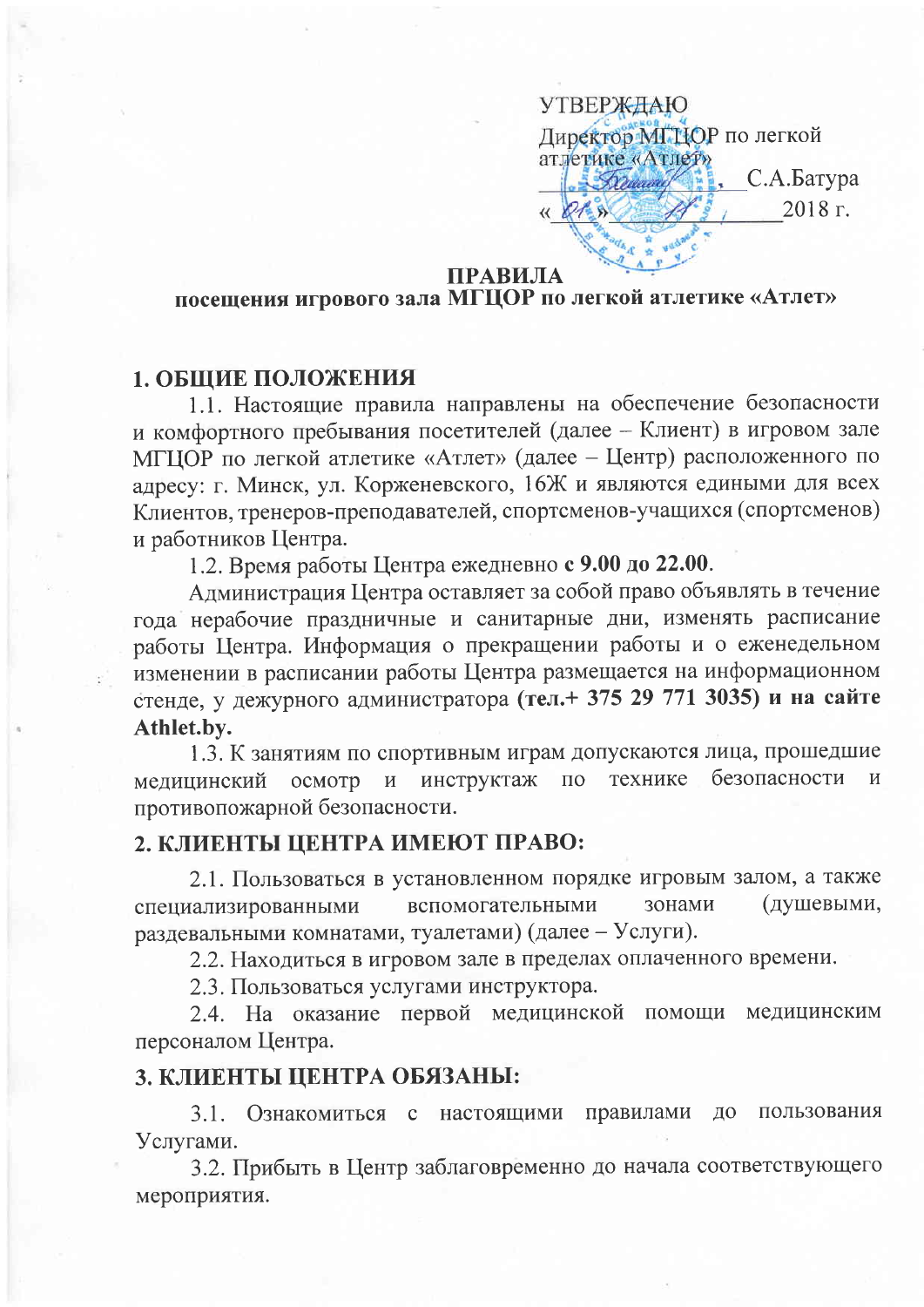3.3. Заключить договор на предоставление услуг, приобрести разовый билет (абонемент) на предоставление Услуги в кассе Центра.

Оплата за услуги осуществляется в безналичной форме путем перечисления денежных средств на расчетный счет Центра в соответствии с заключенным договором или путем внесения наличных денежных средств в кассу Центра.

Оплата услуг, предоставляемых Центром, является согласием Клиента с настоящими правилами.

3.4. Предъявить билет (абонемент) на предоставление Услуги сотруднику Центра, в должностные обязанности которого входит допуск Клиента.

3.5. В случае утери или порчи абонемента должен сообщить об этом администратору Центра.

3.6. При возникновении чрезвычайной ситуации немедленно покинуть Центр через ближайший выход, который указан на схеме эвакуации.

3.7. Бережно относиться к оборудованию и иному имуществу Центра, соблюдать чистоту, правила личной гигиены, общественный порядок и требования настоящих правил.

3.8. Подчиняться обоснованным указаниям и требованиям тренера, инструктора, ответственного лица, администрации Центра.

3.9. Пройти медицинское освидетельствование о состоянии здоровья и отсутствии медицинских противопоказаний к занятиям физической культурой и спортом. Администрация не несет ответственности за вред, связанный с ухудшением здоровья, если состояние здоровья Клиента ухудшилось в результате острого заболевания, обострения травмы или хронического заболевания. Администрация не несет ответственности за имуществу, причиненный противоправными здоровью и/или вред действиями третьих лиц.

3.10. Самостоятельно определить для себя возможность посещения Центра исходя из физического самочувствия и состояния здоровья.

3.11. Пройти инструктаж по технике безопасности и пожарной безопасности при посещении Центра.

3.12. Все занимающиеся обязаны быть в спортивной форме (спортивный костюм, майка, трусы) и спортивной обуви, не причиняющей вреда покрытию зала.

3.13. При плохом самочувствии Клиент (спортсмен-учащийся) обязан прекратить занятия и сообщить об этом ответственному лицу (тренеру).

Для оказания первой помощи пострадавшим при занятиях спортивными играми у дежурного администратора имеется аптечка, укомплектованная необходимыми медикаментами и перевязочными средствами.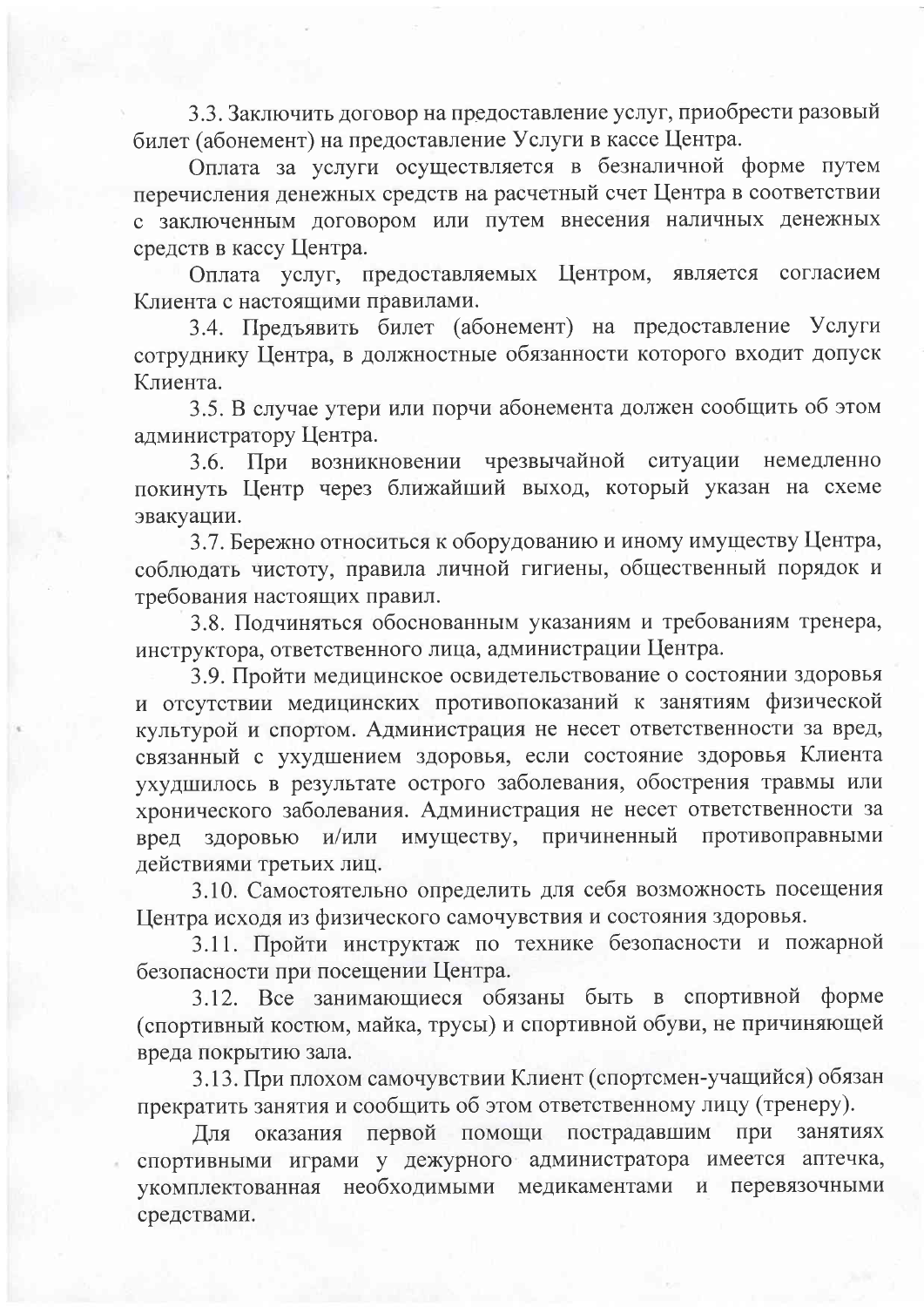## 4. КЛИЕНТАМ ЦЕНТРА ЗАПРЕЩАЕТСЯ:

4.1. Пользоваться Услугами, не входящими в стоимость оплаченных Услуг.

4.2. Оплачивать услуги в порядке, не предусмотренном настоящими правилами.

4.3. Находиться в игровом зале без тренера, ответственного лица или инструктора.

4.4. Находиться на территории Центра в состоянии алкогольного опьянения и (или) в состоянии, вызванном потреблением наркотических средств, психотропных веществ, их аналогов, токсических или других одурманивающих веществ, а также иметь при себе:

алкогольные, слабоалкогольные напитки, пиво;

наркотические средства, психотропные вещества, ИХ аналоги, токсические или другие одурманивающие вещества;

холодное, огнестрельное, газовое или иное оружие, составные части и компоненты оружия, взрывчатые вещества и боеприпасы;

действие которых поражающее основано Ha предметы, использовании горючих веществ;

приспособленные предметы, изготовленные ИЛИ специально использование которых может представлять угрозу жизни и здоровью людей, причинить материальный ущерб физическим лицам, организациям, спортивно-массового мероприятия, проведению  $3a$ препятствовать исключением случаев, предусмотренных законодательными актами;

бьющиеся предметы;

предметы, вес которых превышает 5 килограммов:

животных (птиц).

4.5. Курить на территории и в любых помещениях Центра.

4.6. Принимать пищу в местах, предназначенных для тренировок и в зонах отдыха.

4.7. Заниматься с голым торсом.

4.8. Жевать жевательную резинку в зале.

4.9. Самовольно проникать в служебные помещения Центра, к которым относятся кабинеты, технические помещения, самостоятельно регулировать любое инженерно-техническое оборудование.

4.10. Повреждать оборудование и элементы оформления сооружения, зеленые насаждения и иной инвентарь (имущество).

4.11. Использовать территорию (помещения) Центра без разрешения администрации для занятия коммерческой, рекламной, агитационной и иной деятельностью, не зависимо от того, связано ли это с получением дохода.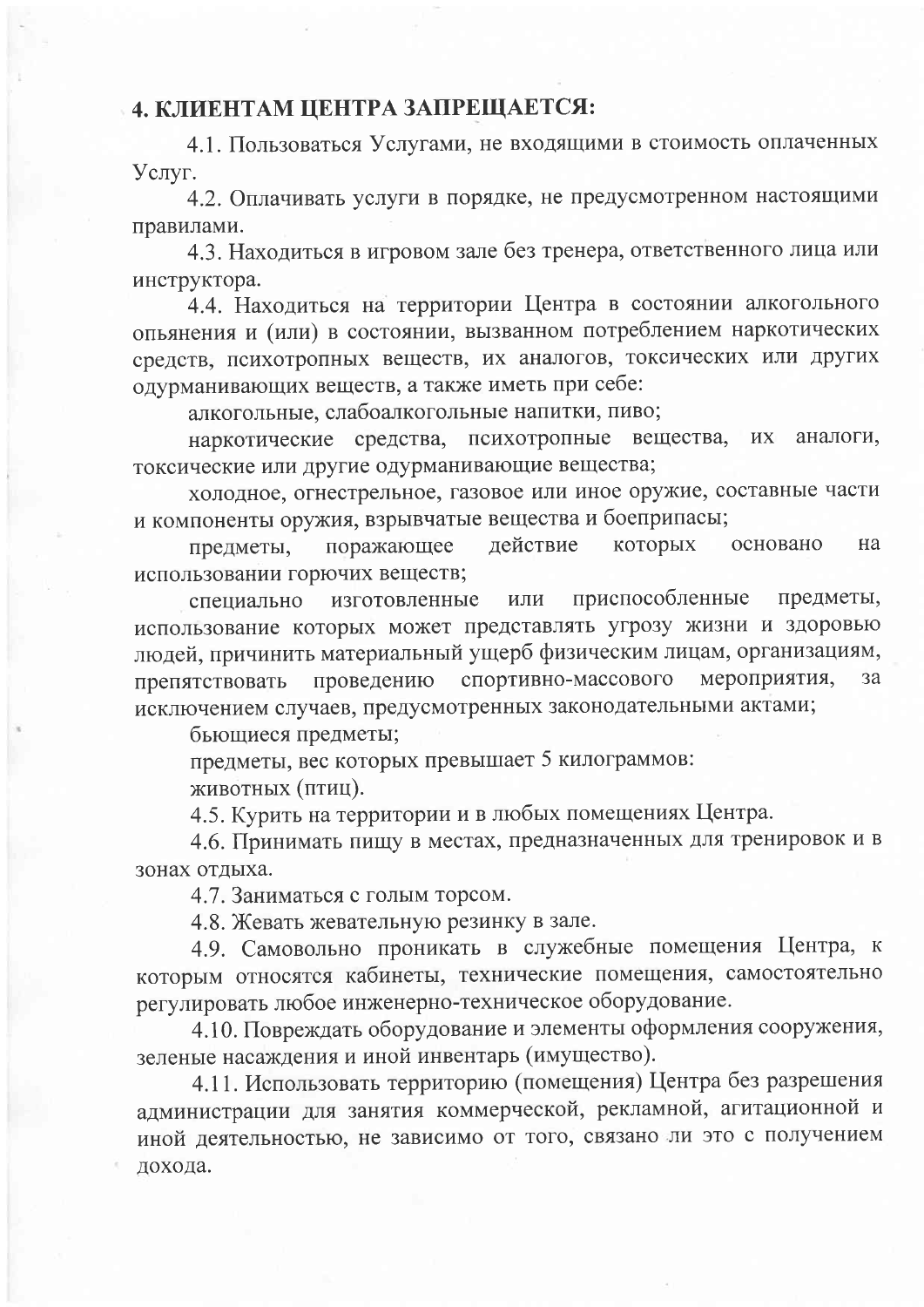## 5. АДМИНИСТРАЦИЯ ЦЕНТРА ИМЕЕТ ПРАВО:

5.1. Отказывать Клиенту в предоставлении Услуг в случае нарушения правил порядка, настоящих правил, техники **HM** общественного безопасности или создании угрозы жизни, здоровью или имуществу других Клиентов (тренеров-преподавателей, спортсменов-учащихся) и работников Центра.

5.2. Удалять посетителей, нарушающих настоящие правила, при этом возврат стоимости оплаченных Услуг не производится.

### 6. ТРЕБОВАНИЯ БЕЗОПАСНОСТИ ПЕРЕД НАЧАЛОМ ЗАНЯТИЙ:

6.1. Опасные факторы:

травмы при падении на скользком полу;

выполнение упражнений без разминки;

травмы при грубой игре и невыполнение требований судьи.

6.2. Занятия по спортивным играм проводятся в игровом зале, имеющих размеры, отвечающие требованиям правил игры по минифутболу, футзалу и волейболу, гандбол и иным.

6.3. Ответственное лицо команды до начала занятий:

проверяет состояние, готовность игрового зала, полы (на полах после влажной уборки играть запрещается) и наличие необходимого инвентаря;

проверяет прочность ворот, опор для сетки, отсутствие посторонних предметов на поле;

безопасности инструктирует участников  $\Pi$ <sup>O</sup> технике  $\overline{M}$ противопожарной безопасности, правилам игры, безопасной технике обращения с мячом.

6.4. Опоздавшие к началу занятия или игры не допускаются к ней.

# 7. ТРЕБОВАНИЯ БЕЗОПАСНОСТИ ВО ВРЕМЯ ЗАНЯТИЙ:

7.1. На занятиях необходимо строго соблюдать дисциплину, выполнять требования и указания судьи, преподавателя, тренера, капитана команды, ответственного лица.

7.2. Игры должны проходить в соответствии с правилами данного вида спорта.

7.3. Занятия должны проходить под руководством преподавателя, тренера или ответственного лица.

7.4. Во время занятий в зале не должно быть посторонних лиц и предметов, которые могут стать причиной травм. За воротами и в 10 метрах около них не должны находиться посторонние лица и спортсмены, занимающиеся другими видами спорта.

7.5. Во время проведения игр участники должны соблюдать игровую дисциплину и порядок выполнения полученных заданий и соблюдать